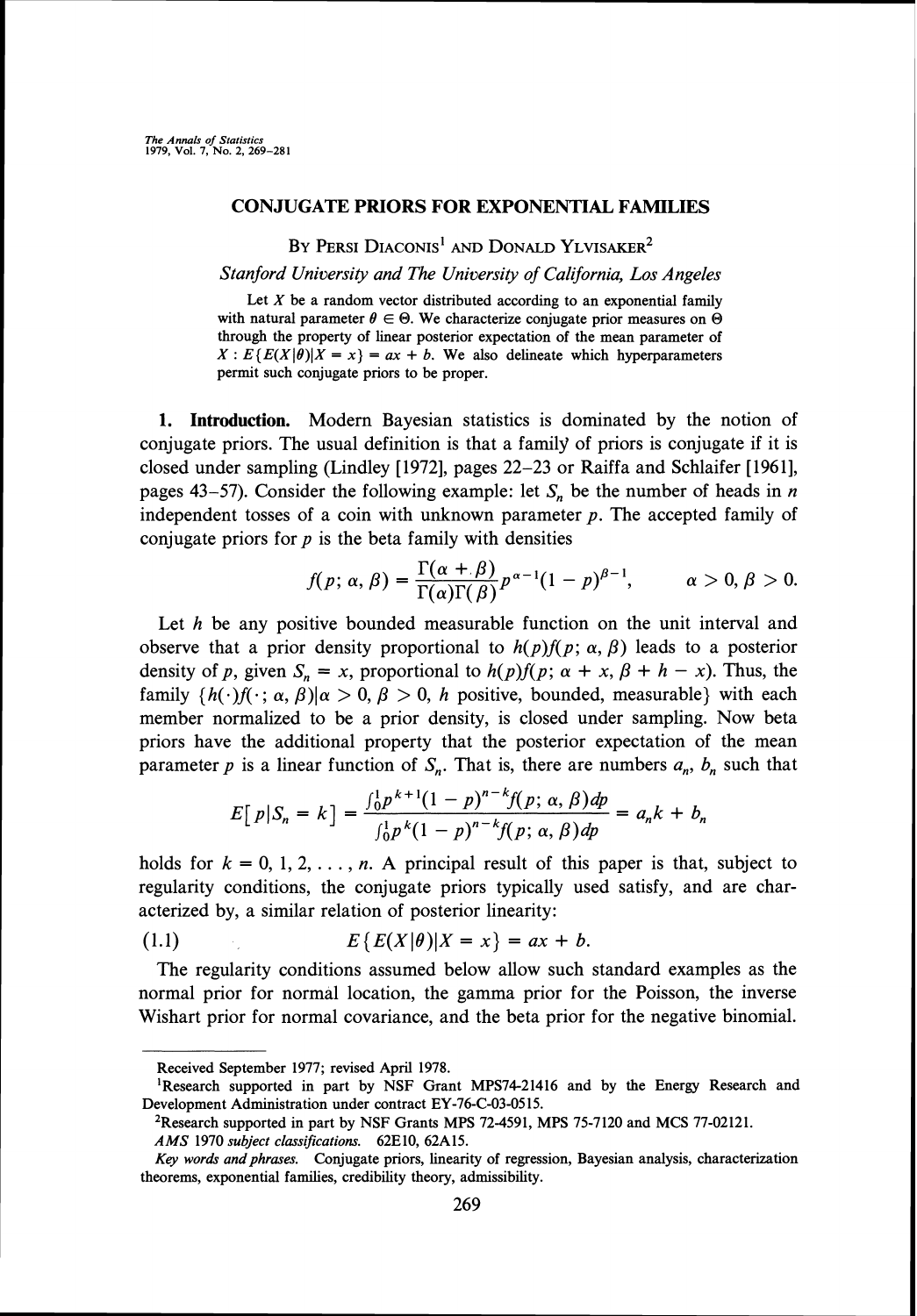The Dirichlet prior for the multinomial is also suitably characterized but requires separate treatment. Our results are also of interest in the following two contexts:

*Credibility theory and linear Bayesian analysis.* Linear Bayes prediction has been used since 1920 by the actuarial professional under the heading of credibility theory (Kahn [1975]). Our Theorem **2,** that (1.1) holds for exponential families with their customary conjugate priors, is a rigorous treatment of some recent results of Jewel1 [1974b] on what is there termed exact credibility. In work unconnected with credibility theory per se, Ericson [1969], [I9701 noted that when (1.1) holds, *a* and *b*  can be given expression in terms of the means and variances of the underlying distributions. Independently, Hartigan [I9691 made essentially the same observation and went on to use the *a* and *b* so determined to form a linear Bayes predictor. Efron and Morris [1973] have an extension of the empirical Bayes approach they developed for normal location problems to situations where the Bayes estimate is linear Bayes. Now, in fact, when Theorems 3, 4 and 5 below are in force, they imply that the assumption of (1.1) for fixed *a* and *b* is exactly the assumption of a specific prior distribution.

*Admissibility and Karlin's theorem.* When is the estimate  $aX + b$  an admissible estimate of  $E(X|\theta)$  with squared error as loss? A sufficient condition for onedimensional exponential families was given by Karlin [1958] and discussed further by Ping [1964], Cohen [I9661 and Stone [1967]. Our Theorems 1 and 2 give a simple interpretation of Karlin's condition and *n* dimensional extensions when  $0 < a < 1$ , and the parameter space  $\Theta$  is open. Then, if  $\pi_{b/(1-a),(1-a)/a}$  denotes the conjugate prior defined in (2-3), Karlin's sufficient condition becomes  $(v<sub>e</sub> - 1)$  (*a*)  $d\theta$ 

$$
\int_u^v \pi^{-1} \frac{b}{1-a}, \frac{1-a}{a}(\theta) d\theta \to \infty
$$

as  $u$  and  $v$  approach the boundary of  $\Theta$ . It is easy to show that this is equivalent to asking that  $\pi_{b/(1-a),(1-a)/a}$  be a proper prior. Theorems 1 and 2 show that if  $0 < a < 1$  and  $b/(1 - a)$  is in the set  $\mathcal X$  defined in Section 2, then  $aX + b$  is a proper Bayes estimate with respect to  $\pi_{b/(1-a),(1-a)/a}$ . Since the Bayes risk can be seen to be finite, admissibility follows. Of course, Karlin's result leads to admissibility when  $a = 1$ . Stein's result on the inadmissibility of the mean of a multivariate normal shows that  $a = 1$  need not be admissible in three or more dimensions.

The characterization theorems here have been given previously in special cases. Johnson [1956], [I9671 characterized the gamma prior for the Poisson mean and related results are given in Goldstein [1975] and in Chapters 5 and 6 of Kagan, Linnik and Rao [1973]. The results given here are considerably more general and, in some cases, more precise than those previously found.

Section 2 of this paper studies the usual notion of conjugate prior and establishes (1.1) under mild regularity conditions. Moreover, Theorem 1 gives precise conditions on the "hyperparameters" of the conjugate prior to guarantee integrability (see Novick and Hall [I9651 in this connection). Section 3 is devoted to a proof that (1.1) characterizes conjugate priors when the observation space is sufficiently rich.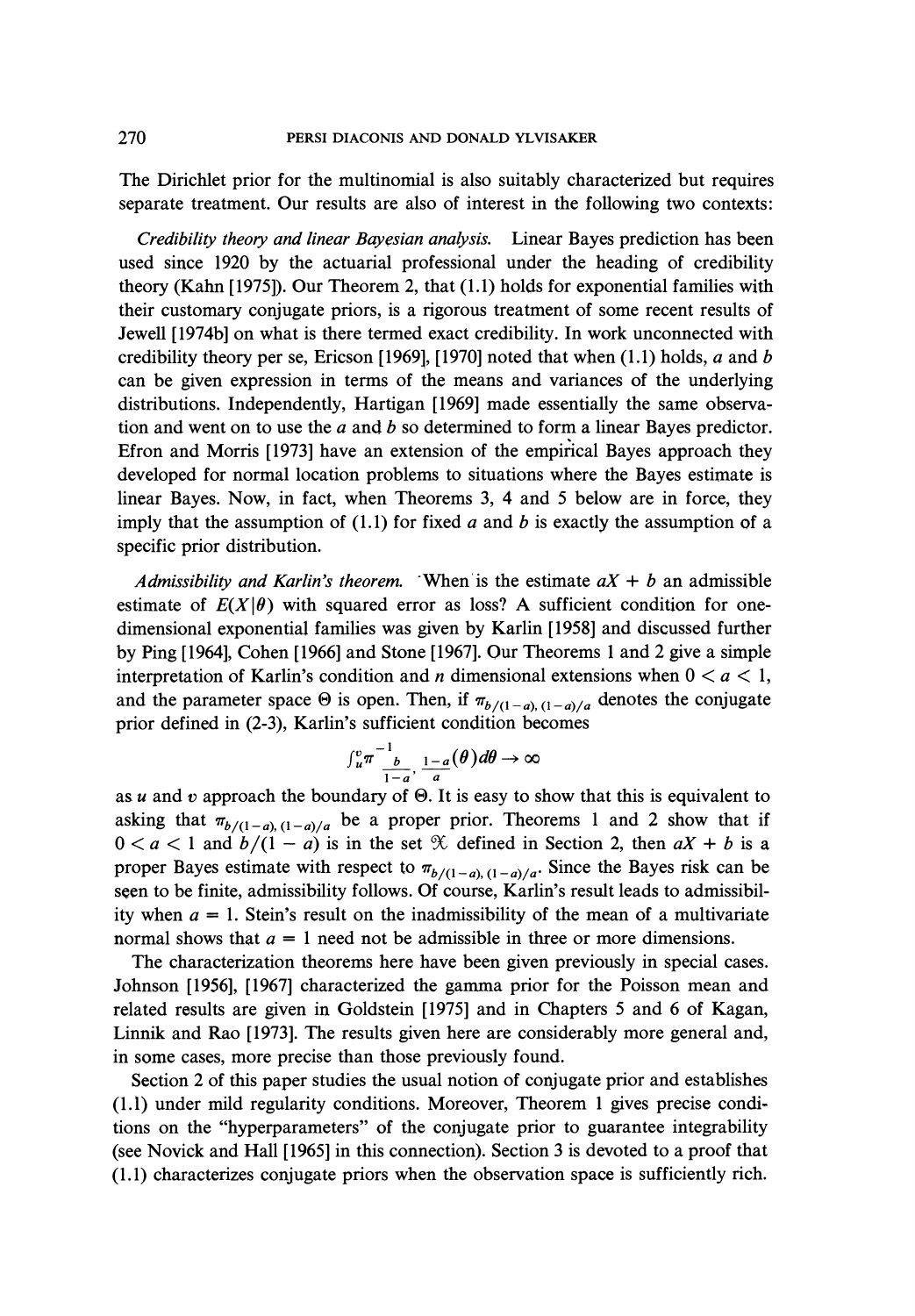Section **3** also comments on the possibility of (1.1) holding when a is a matrix. In Section 4 we consider problems particular to the case of a discrete observation space.

**2. Conjugate priors in exponential families.** This section contains requisite notation and terminology associated with a d-parameter exponential family of distributions. Depending on the setting, Theorem 1 gives sufficient or necessary and sufficient conditions on the "hyperparameters" of a conjugate prior distribution for it to be proper. Theorem 2 then establishes linear posterior expectation under regularity conditions. Theorem 2 has been in the folklore of the subject and a full proof for the 1-dimensional case has recently appeared in Jewel1 [1974a], [1975]. The section closes with a brief Bayesian interpretation of Theorems 1 and 2.

Start with a fixed  $\sigma$ -finite measure  $\mu$  on the Borel sets of  $R^d$ . Consider the convex hull of the support set of the measure  $\mu$ , and then let  $\mathcal{K}$  be the interior of this convex set. It will always be assumed that  $\mathcal X$  is a nonempty open set in  $\mathbb R^d$ , so that the observation set is genuinely d-dimensional. For  $\theta \in R^d$ , define  $M(\theta) =$  $\ln(e^{\theta x}d\mu(x)$  and let  $\Theta = {\theta | M(\theta) < \infty}$ . The standard use of Hölder's inequality in this context shows that  $\Theta$  is a convex set—it is called the *natural parameter* space. It is further assumed that  $\Theta$  is a nonempty open set in  $R^d$ —in the terminology of Barndorf-Neilson [1970], we restrict attention to regular exponential families. The openness of  $\Theta$  is indeed a regularity condition on the measure  $\mu$ —one which is employed crucially in Theorem 2.

The *exponential family*  ${P_{\theta}}$  of probability measures *through*  $\mu$  is determined by

(2.1) 
$$
dP_{\theta}(x) = e^{x \cdot \theta - M(\theta)} d\mu(x), \qquad \Theta \in \theta.
$$

Expectation under  $P_{\theta}$  will be denoted by  $E_{\theta}$  or  $E\{\|\theta\}$ . Now suppose X is a random vector with distribution  $P_{\theta}$ . Then if one differentiates the identity  $\int_{\mathcal{R}} dP_{\theta}(x) = 1$  in  $\theta$  and makes admissible interchanges of differentiation and integration, one finds The *exponential family*  $\{P_{\theta}\}\$  of probability measures *through*  $\mu$  is determined by<br>
(2.1)  $dP_{\theta}(x) = e^{x \theta - M(\theta)} d\mu(x), \qquad \theta \in \theta$ .<br>
Expectation under  $P_{\theta}$  will be denoted by  $E_{\theta}$  or  $E\{\|\theta\}$ . Now suppose X is

(i) 
$$
E(X|\theta) = E_{\theta}(X) = \nabla M(\theta) = \left(\frac{\partial M(\theta)}{\partial \theta_1}, \dots, \frac{\partial M(\theta)}{\partial \theta_d}\right)' = (M_1(\theta), \dots, M_d(\theta))'
$$

(ii) 
$$
E_{\theta}(X - \nabla M(\theta))(X - \nabla M(\theta))' = M''(\theta) = \left(\frac{\partial^2 M(\theta)}{\partial \theta_i \partial \theta_j}\right)_{i,j=1}^d = (M_{ij}(\theta))_{i,j=1}^d
$$

Because  $\mathcal K$  is assumed open in  $\mathbb R^d$ , the Hessian  $M''(\theta)$  must be positive definite at each  $\theta$ —for otherwise there is a  $\theta_0$  and a vector  $c \neq 0$  so that  $c'(X - \nabla M(\theta_0)) = 0$ a.s.  $P_{\theta_0}$  and then a.e.  $\mu$ . Furthermore, from (2.2i),  $\nabla M(\theta)$  must be in the convex hull of the support of  $\mu$ . It is then easy to see that  $\nabla M(\theta)$  cannot be a boundary point of this convex set, so  $\nabla M(\theta) \in \mathcal{K}$  for each  $\theta \in \Theta$ .

Recall that  $\Theta$  is to be a nonempty convex open set in  $R^d$  and let  $d\theta$  denote the Lebesgue measure on the Borel sets of  $\Theta$ . Define a family  $\{\tilde{\pi}_{n_0, x_0}\}$  of measures on the same space according to

$$
(2.3) \t d\tilde{\pi}_{n_0, x_0}(\theta) = e^{n_0 x_0 \theta - n_0 M(\theta)} d\theta, \t n_0 \in R^1, x_0 \in R^d.
$$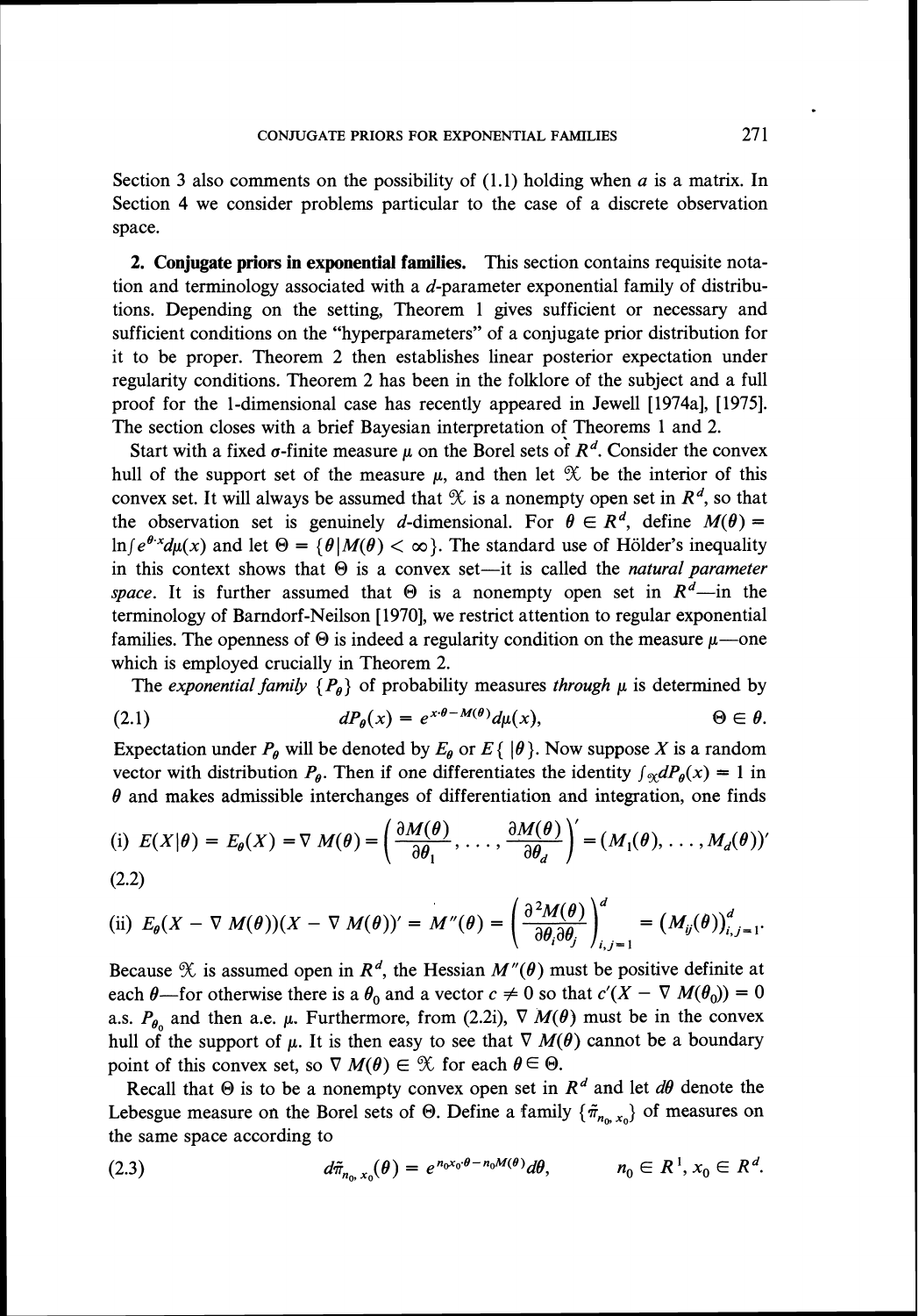If  $\tilde{\pi}_{n_0, x_0}$  can be normalized to a probability measure  $\pi_{n_0, x_0}$  on  $\Theta$ , it will be termed a distribution conjugate to the exponential family  $\{P_{\theta}\}\$  of (2.1). The province of the parameter  $(n_0, x_0)$  which allows such a normalization is the subject matter of the first theorem. A Bayesian interpretation of the theorem appears at the end of this section.

**THEOREM 1.** If  $n_0 > 0$  and  $x_0 \in \mathcal{K}$ , then  $\tilde{\pi}_{n_0, x_0}(\Theta) < \infty$ . Conversely, if  $\tilde{\pi}_{n_0, x_0}(\Theta)$  $<\infty$  and  $\Theta = R^d$  then  $n_0 > 0$ ; while if  $\tilde{\pi}_{n_0, x_0}(\Theta) < \infty$  with  $n_0 > 0$ , then  $x_0 \in \mathcal{X}$ .

**PROOF.** For the forward portion of the theorem, we first bound  $e^{-M(\theta)}$  as follows. Let A be a compact convex subset of  $R^d$ . For  $\theta \in \Theta$ ,  $\int_A e^{z \cdot \theta} d\mu(z)$  $\int e^{z \cdot \theta} d\mu(z) < \infty$  and therefore  $\mu(A) < \infty$ . Moreover if  $\mu(A) > 0$ , write  $\mu_A(B) =$  $\mu(A \cap B)/\mu(A), x_A = \int z d\mu_A(z)$ , and use Jensen's inequality to get

$$
(2.4) \qquad e^{-M(\theta)} = \left(\int e^{z\cdot\theta} d\mu(z)\right)^{-1} \leqslant \left[\mu(A)\right]^{-1} \left(\int e^{z\cdot\theta} d\mu_A(z)\right)^{-1} \leqslant \left[\mu(A)\right]^{-1} e^{-\theta \cdot x_A}.
$$

The full force of (2.4) comes from the observation that means of the form  $x_A$  are dense in supp $(\mu)$ .

If  $x_0 \in \mathcal{K}$ , one can write  $x_0 = \sum_{j=1}^{d+1} \lambda_j x_j$  where the  $\lambda_j$  are nonnegative and sum to 1, the  $x_j$  are in supp( $\mu$ ) and do not lie in a  $(d - 1)$ -dimensional hyperplane. A dense set D of  $\mathcal X$  can be so represented with the added requirement that the  $\lambda_i$  are positive. For  $x_0 \in D$  we can then require positive  $\lambda_i$  together with compact convex sets  $A_j$  so that  $x_j = x_{j, j} = 1, \ldots, d + 1$ , since these means are dense in supp( $\mu$ ). If  $x_0 \in D$ , write  $\Theta_k = \Theta \cap {\theta | \theta \cdot x_k = \max_i \theta \cdot x_i}$  and invoke (2.4) to obtain

$$
(2.5) \quad \int_{\Theta} e^{n_0 x_0 \theta - n_0 M(\theta)} d\theta = \sum_{k=1}^{d+1} \int_{\Theta_k} e^{n_0 x_0 \theta - n_0 M(\theta)} d\theta
$$
  
\$\leq \sum\_{k=1}^{d+1} \left[ \mu(A\_k) \right]^{-n\_0} \int\_{\Theta\_k} \exp\left(n\_0 \theta \cdot \left( \sum\_{j=1}^{d+1} \lambda\_j (x\_j - x\_k) \right) \right) d\theta\$.

In the kth integral on the right side of (2.5), make the change of variable  $\sigma_i = \theta \cdot (x_i - x_k)$ ,  $j \neq k$ , with  $|J_k| = |\partial \sigma/\partial \theta|$ , say. Since the  $x_i$  do not fall in a  $(d - 1)$ -dimensional hyperplane,  $|J_k| \neq 0$  and the right side of (2.5) becomes

$$
\sum_{k=1}^{d+1} \left[ \mu(A_k) \right]^{-n_0} |J_k|^{-1} \mathcal{F}_{\sigma(\Theta) \cap {\sigma_j < 0, j \neq k} } \exp(n_0 \Sigma_{j \neq k} \lambda_j \sigma_j) d\sigma < \infty.
$$

Thus,  $\tilde{\pi}_{n_{0},\chi_{0}}(\Theta) < \infty$  on a dense set D of  $\mathcal{X}$ . For fixed  $n_{0} > 0$ ,  $\tilde{\pi}_{n_{0},\chi_{0}}(\Theta) < \infty$  on a convex set of  $x_0$  according to Hölder's inequality-hence, it must be finite on all of x.

For the converse direction, observe first that the integrand  $f_{n_0, x_0}(\theta)$  =  $e^{n_0x_0\cdot\theta - n_0M(\theta)}$  satisfies

(i) 
$$
\nabla f_{n_0, x_0}(\theta) = n_0(x_0 - \nabla M(\theta)) f_{n_0, x_0}(\theta)
$$

 $(2.6)$ 

(ii) 
$$
f''_{n_0, x_0}(\theta) = [n_0^2(x_0 - \nabla M(\theta))(x_0 - \nabla M(\theta))' - n_0 M''(\theta)]f_{n_0, x_0}(\theta).
$$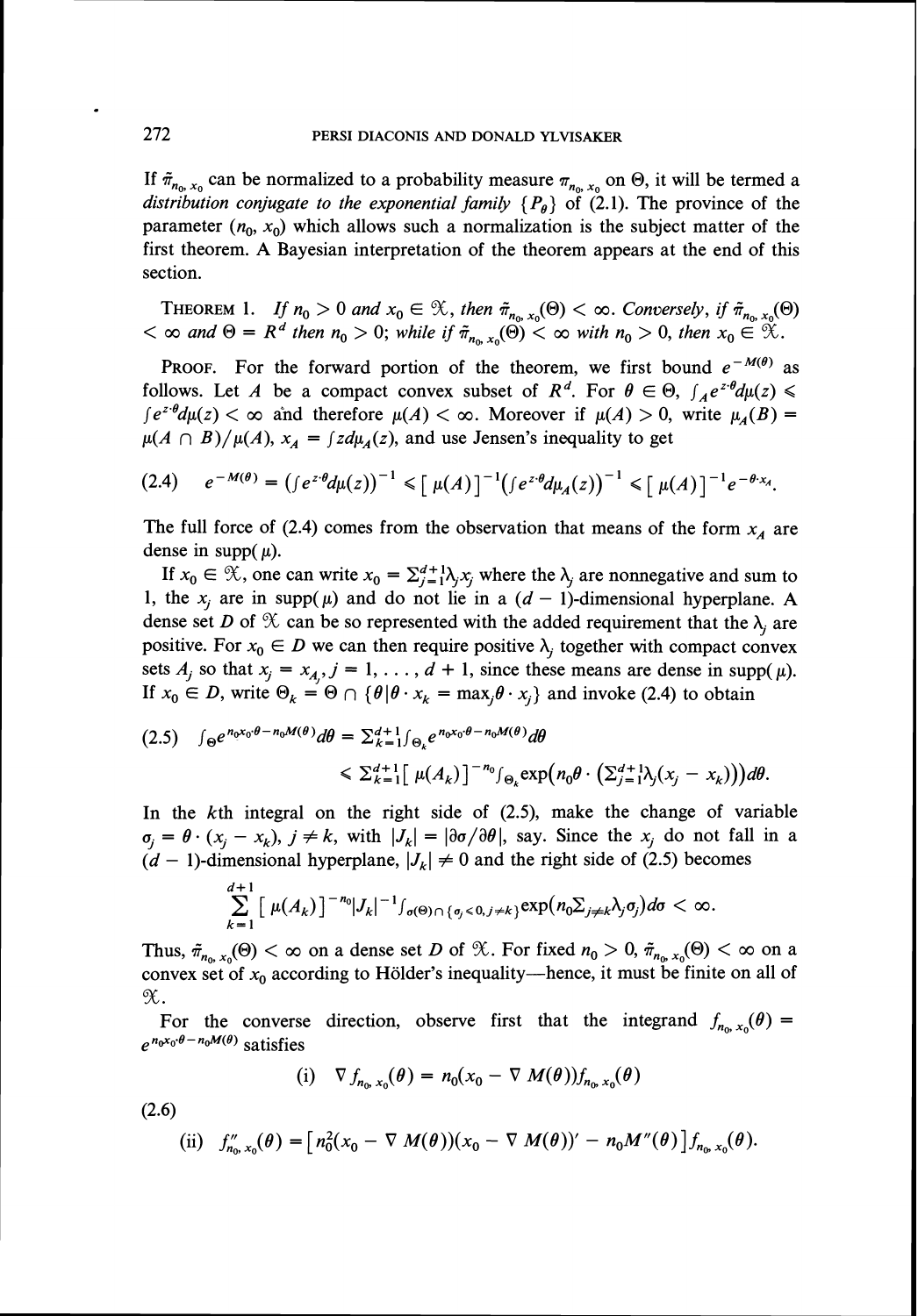If  $f_{n_0, x_0}$  were integrable with  $n_0 < 0$  and  $\Theta = R^d$ , we would have by (2.6ii) the integrability of a positive convex function over all of  $R<sup>d</sup>$ , a contradiction. So suppose  $n_0 > 0$  and  $x_0 \notin \mathcal{K}$ . Choose a unit vector  $\xi_1$  so that, by translating  $\mu$  if necessary,  $\xi_1 \cdot x_0 \ge 0$  and  $\xi_1 \cdot x \le 0$  for  $x \in \mathcal{K}$ . Let  $\xi_1, \ldots, \xi_d$  be orthonormal in  $R^d$  and make the change of variable  $\sigma_i = \xi_i \cdot \theta$ ,  $i = 1, \ldots, d$ , in  $\int_{n_0, x_0} (\theta) d\theta$ . Since  $\nabla M(\theta) \in \mathcal{K}, \xi_1 \cdot \nabla f_{n_0, x_0}(\theta) \geq 0$  for all  $\theta$  by (2.6i). Thus, integration with respect to  $\sigma_1$  is integration of a positive nondecreasing function. For  $f_{n_0, x_0}$  to be integrable it is necessary that  $\xi_1 \cdot \theta$  be bounded above on  $\Theta$  for almost every (d $\theta$ ) choice of  $\sigma_2, \ldots, \sigma_d$ . Let  $\theta_0 \in \Theta$  so that

$$
(\,e^{z\cdot\theta_0}\,d\mu(z)\,=\, \text{exp}\big(\Sigma_{j=1}^d(z\cdot\xi_j)(\theta_0\cdot\xi_j)\big)d\mu(z)\,<\,\infty.
$$

Since  $\xi_1 \cdot z \le 0$  on  $\mathcal{X}, \theta_0 + u\xi_1$  must also be in  $\Theta$  for any positive u because  $e^{z(\theta_0 + u\xi_1)} = e^{z \cdot \theta_0 + u z \cdot \xi_1} \leq e^{z \cdot \theta_0}$  on  $\mathcal{K}$ . However,  $\xi_1 \cdot (\theta_0 + u\xi_1) = \xi_1 \cdot \theta_0 + u$  and, therefore,  $\xi_1 \cdot \theta$  is not bounded above on  $\Theta$ . This contradiction means that  $x_0$  must be in  $X$  and the proof of the theorem is complete.

The following result unifies many standard Bayesian calculations.

THEOREM 2. Suppose  $\Theta$  is open in  $R^d$ . If  $\theta$  has the distribution  $\pi_{n_0,x_0}$ ,  $n_0 > 0$  and  $x_0 \in \mathcal{X}$ , then  $E(\nabla M(\theta)) = x_0$ .

PROOF. The required result translates through  $(2.6)$  to

$$
\int_{\Theta} \nabla f_{n_0, x_0}(\theta) d\theta = 0
$$

Consider the first component of (2.7) and assume for now that Fubini's theorem applies in order to write

$$
(2.8) \qquad \int_{\Theta} \frac{\partial}{\partial \theta_1} f_{n_0, x_0}(\theta) d\theta
$$
  
=  $\int \cdots \int \left[ \lim_{\theta_1 \to \theta_1} f_{n_0, x_0}(\theta) - \lim_{\theta_1 \to \theta_1} f_{n_0, x_0}(\theta) \right] d\theta_2, \ldots, d\theta_d$ 

where  $\underline{\theta}_1 = \underline{\theta}_1(\theta_2,\ldots,\theta_d) < \theta_1 < \overline{\theta}_1 = \overline{\theta}_1(\theta_2,\ldots,\theta_d)$  for  $\theta \in \Theta$ . The last two limits will be shown to be zero. Consider the first of them when  $\bar{\theta}_1 = +\infty$ . Use (2.4) in conjunction with a set *A* so that  $(x_0)_1 < (x_A)_1$ , hold  $\theta_2, \ldots, \theta_d$  fixed and let  $\theta_1 \to \infty$  to see that the limit is zero in such a case. If  $\theta_1(\theta_2, \ldots, \theta_d) < \infty$ , take  $\theta_1^*$  so that  $(\theta_1^*, \theta_2, \ldots, \theta_d)' \in \Theta$ . Then

$$
\int_{x_1 \leq 0} e^{\bar{\theta_1}x_1 + \cdots + \theta_d x_d} d\mu(x) \leq \int_{x_1 \leq 0} e^{\theta \dagger x_1 + \cdots + \theta_d x_d} d\mu(x) < \infty.
$$

Now since  $M(\bar{\theta}_1, \theta_2, \ldots, \theta_d) = +\infty$ ,

$$
\int_{x_1>0}e^{\theta_1x_1+\cdots+\theta_dx_d}d\mu(x)\to\int_{x_1>0}e^{\bar{\theta_1}x_1+\cdots+\theta_dx_d}d\mu(x)=+\infty,
$$

as  $\theta_1^* \leq \theta_1 \rightarrow \bar{\theta}_1 = \bar{\theta}_1(\theta_2, \ldots, \theta_d)$ , by monotone convergence. Thus  $M(\theta_1, \ldots, \theta_d)$  $\rightarrow \infty$  as  $\theta_1 \rightarrow \bar{\theta_1}$ , and the first limit on the right side of (2.8) is zero. A similar argument applies to the second limit.

It remains to be seen that Fubini's theorem has been correctly applied at (2.8). From (2.2ii) with  $\theta_2, \ldots, \theta_d$  fixed,  $(\partial/\partial \theta_1)M(\theta)$  is a strictly increasing function of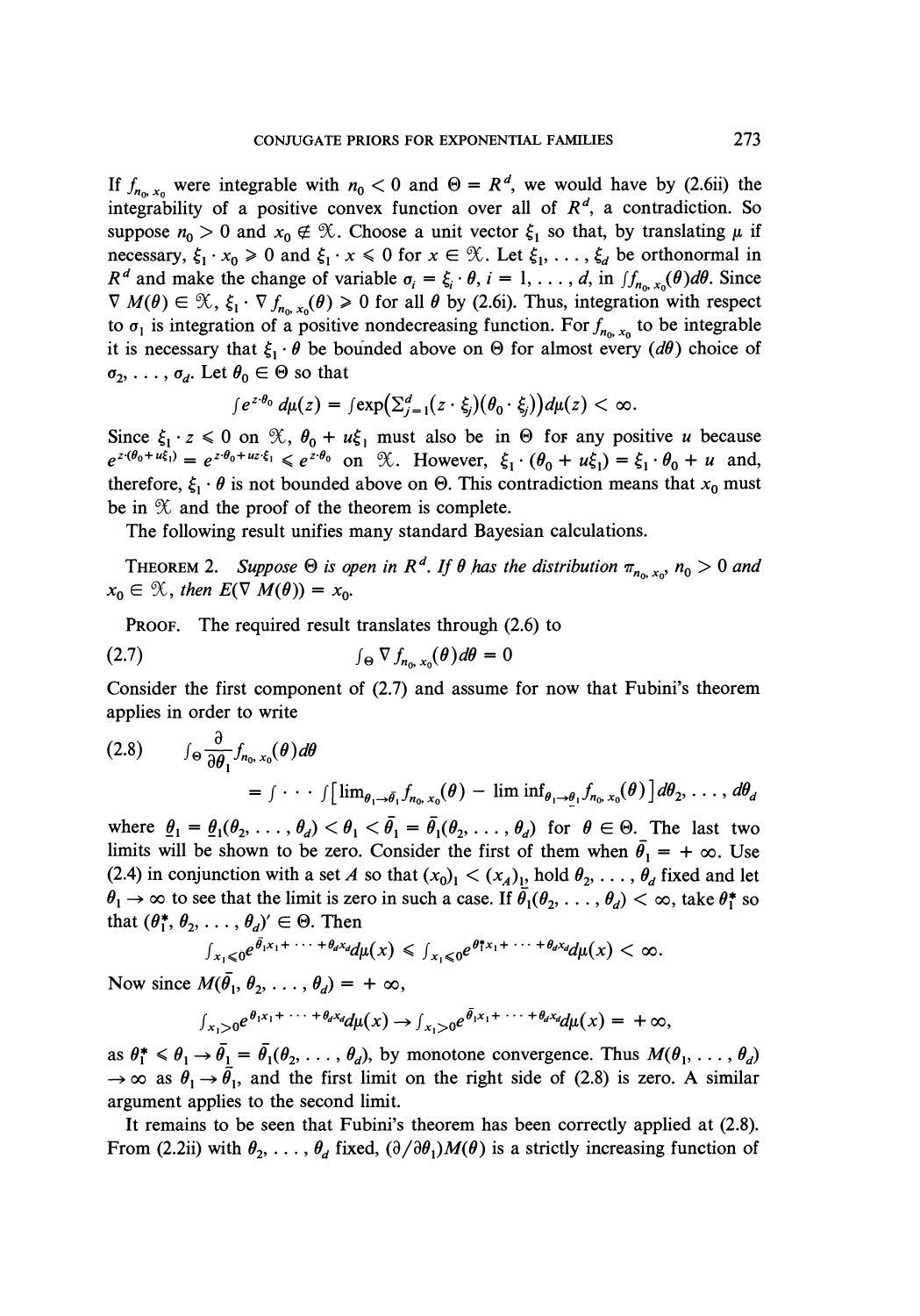$\theta_1$ . Thus  $(\partial/\partial \theta_1) f_{n_0,x_0}(\theta)$  changes sign at most once from positive to negative as  $\theta_1$ varies over  $(\underline{\theta}_1, \theta_1)$ , (from (2.6i)). In particular, one deduces from the argument of the previous paragraph that there is a unique point  $\theta_1^* = \theta_1^*(\theta_2, \ldots, \theta_d)$  at which  $(\partial/\partial \theta_1) f_{n_0, x_0}(\theta) = 0$  and  $f_{n_0, x_0}(\theta)$  has a maximum. Hence with  $\theta^* =$  $(\theta_1^*, \theta_2, \ldots, \theta_d)'$ ,

$$
\int \left| \frac{\partial}{\partial \theta_1} f_{n_0, x_0}(\theta) \right| d\theta_1 = 2 f_{n_0, x_0}(\theta^*) = 2 \max_{\theta_1} f_{n_0, x_0}(\theta)
$$

Absolute integrability in the left side of (2.8) evidently requires the integrability of  $f_{n_0, x_0}(\theta^*)$  in  $\theta_2, \ldots, \theta_d$ . To proceed on this, let  $x_0 = \sum_{j=1}^{d+1} \lambda_j x_j$  where the  $\lambda_j$  are nonnegative and sum to 1, the  $x_j$  do not lie in a  $(d-1)$ -dimensional hyperplane and  $x_j = x_{A_j}$  for compact convex  $A_j$ ,  $j = 1, ..., d + 1$ . Moreover, by translating  $\mu$ if necessary, choose  $x_0 = 0$ . Then from (2.4),

$$
(2.9) \quad \int \cdots \int \max_{\theta_1} f_{n_0, x_0}(\theta) d\theta_2, \ldots, d\theta_d
$$
\n
$$
\leq \int \cdots \int \max_{\theta_1} \min_k [\mu(A_n)]^{-n} e^{-n_0 \theta \cdot x_k} d\theta_2, \ldots, d\theta_d
$$
\n
$$
\leq c \int \cdots \int \exp(-n_0 \min_{\theta_1} \max_k \theta \cdot x_k) d\theta_2, \ldots, d\theta_d.
$$

For  $0 \neq \theta^{(2)} = (\theta_2, \ldots, \theta_d)' = ||\theta^{(2)}||\eta$  one finds  $+ \theta_d x_{kd}$ ] =  $\|\theta^{(2)}\| \min_{\theta_1} \max_{k} \left| \frac{\theta}{\theta_d} \right|$  $\leq \int \cdots \int \max_{\theta_1} \min_k[\mu(A_n)]^{-n} e^{-n_0 \theta \cdot x_k} d\theta_2, \ldots, d\theta_d$ <br>  $\leq c \int \cdots \int \exp(-n_0 \min_{\theta_1} \max_k \theta \cdot x_k) d\theta_2, \ldots, d\theta_d.$ <br>
For  $0 \neq \theta^{(2)} = (\theta_2, \ldots, \theta_d)' = ||\theta^{(2)}|| \eta$  one finds<br>  $\min_{\theta_1} \max_k [\theta_1 x_{k1} + \theta_2 x_{k2} + \cdots + \theta_d x_{kd}] = ||\theta^{(2)}|| \min_{$ =  $\|\theta^{(2)}\| \min_{\theta, \max_{k} \left[\theta_{1}x_{k1} + \eta \cdot x_{k}^{(2)}\right]}.$ 

If

$$
\inf_{\|\eta\|=1}\min_{\theta_1}\max_k\big[\theta_1x_{k1}+\eta\cdot x_k^{(2)}\big]=\delta
$$

is positive, the right side of (2.9) is bounded by

$$
c\int_{R^{d-1}}\cdot\cdot\cdot\cdot e^{-n_0||\theta^{(2)}||\delta}d\theta_2,\ldots,d\theta_d<\infty.
$$

To see that  $\delta$  is positive, observe that  $0 = \theta \cdot \sum_{j=1}^{d+1} \lambda_j x_j = \sum_{j=1}^{d+1} \lambda_j \theta \cdot x_j$  so  $\max_k \theta \cdot x_k$  $\geq 0$  for any  $\theta$ . Then  $\min_{\theta_1} \max_k \theta \cdot x_k \geq 0$  for any  $\theta^{(2)}$ . But  $\min_{\theta_1} \max_k \theta \cdot x_k$  is a continuous function in  $\theta^{(\alpha)}$  so  $\hat{\inf}_{\|\eta\|_1=\alpha} \hat{\min}_{\theta_1} \max_k[\theta_1x_{k_1}+\eta \cdot x_k^{(\alpha)}]= \delta > 0$  unless there is an  $\eta^*$  with  $\|\eta^*\| = 1$  so that  $\min_{\theta_1} \max_k[\theta_1x_{k_1} + \eta^* \cdot x_k^{(2)}] = 0$ . Now if this were the case, there would be a vector  $(\theta_1, \eta^{*})' = \xi$  with  $\max_k \xi \cdot x_k = 0$  and also, since  $\sum \lambda_i \xi \cdot x_k = 0$ ,  $\min_k \xi \cdot x_k = 0$ . This contradicts the fact that the  $x_k$  are not contained in a  $d - 1$  dimensional hyperplane. The proof of Theorem 2 is completed by applying the same arguments to the other coordinates in (2.7).

**REMARKS.** To apply Theorem 2 to a sample  $X_1, \ldots, X_n$  of size n from  $P_\theta$  note that if  $\pi_{n_0,x_0}$  is the prior distribution of  $\theta$ , the posterior distribution is  $\pi_{n_0+n,(n_0x_0+n_0\overline{X})/(n_0+n)}$  with  $\overline{X}$  the mean of the sample. Theorem 2 yields

(2.10) 
$$
E\{\nabla M(\theta)|X_1,\ldots,X_n\} = \frac{n_0x_0 + nX}{n_0 + n}
$$

i.e., the conditional expectation of the mean parameter is a linear combination of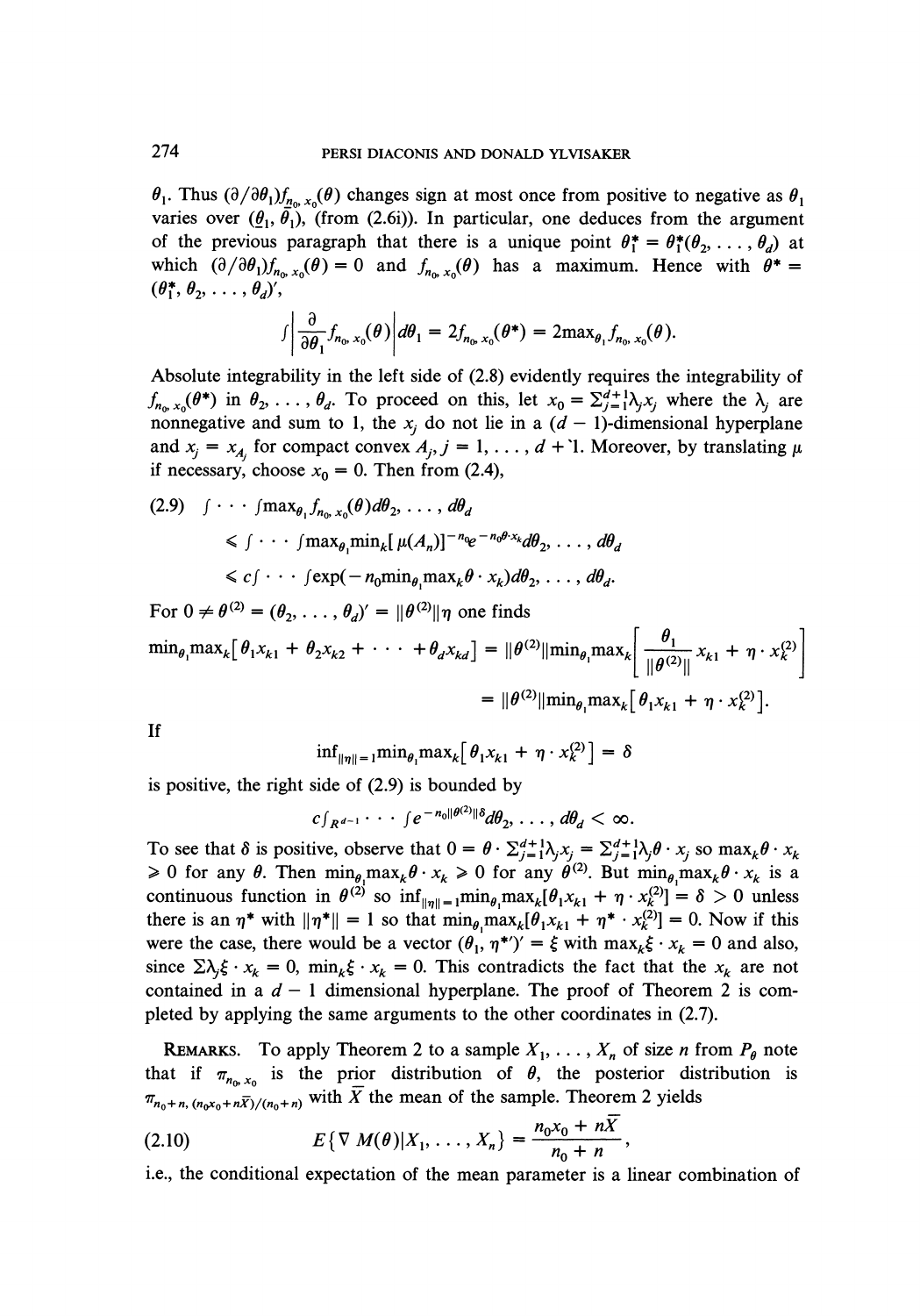the prior expectation of the mean parameter  $x_0$  and  $\overline{X}$ . The weights in the linear combination are proportional to  $n_0$  and the sample size—in this sense  $n_0$  might be thought of as a prior sample size. The restrictions of Theorem 1 on  $n_0$ ,  $x_0$  to guarantee proper conjugate priors are generally consistent with thls interpretation.

The openness of  $\Theta$  is not used in the proof of Theorem 1. The situation there with  $n_0 < 0$  is inconclusive if  $\Theta \neq R^d$ . In fact, one can have finiteness with  $n_0 < 0$ . For example, for the exponential family corresponding to the geometric distribution on the nonnegative integers in dimension 1,  $\tilde{\pi}_{n_0, x_0}(\Theta) < \infty$  with  $n_0$  in (-1, 0) as long as  $x_0 < 0$ . It can be shown that when  $n_0 < 0$  the Bayes rule (for squared error loss) has infinite Bayes risk.

**3. Characterization of conjugate priors—continuous case.** This section is concerned with the converse to Theorem 2: can one conclude from the linearity at (2.10) that  $\theta$  had a conjugate prior? The answer is yes, if it is assumed that the support of  $\mu$  is sufficiently rich. The latter restriction will be clarified somewhat in Section 4.

In the statement of Theorem 3 and that of Theorem 4, below, there is an assumed form for a conditional expectation. Each univariate expectation can be interpreted in the following way (cf. Strauch ([1965]):

(3.1) 
$$
E(Y|Z) = g(Z)
$$
 if and only if  $E(Y^+|Z) - E(Y^-|Z) = g(Z)$  a.s.

With such an interpretation in mind, we are able to avoid the explicit assumption that means are finite when we postulate the form of a conditional expectation.

THEOREM 3. Suppose  $\Theta$  is open in  $R^d$ . Let X be a sample of size one from  $P_{\theta}$  of (2.1) and suppose the support of  $\mu$  contains an open interval  $I_0$  in  $R^d$ . If  $\theta$  has a prior distribution which does not concentrate at a single point, and if

$$
(3.2) \tE(\nabla M(\theta)|X) = aX + b
$$

for some constant a and constant vector b, then  $a \neq 0$ ,  $\tau$  is absolutely continuous (d $\theta$ ) with  $d\tau(\theta) = ce^{a^{-1}b \cdot \theta - a^{-1}(1-a)M(\theta)}d\theta$ .

**PROOF.** From (3.1) and (3.2),  $E(M_i^+|X) - E(M_i^-|X)$  is finite a.s. so  $E(M_i^+|X)$  $E(M_i^{-1}X) < \infty$  for  $i = 1, \ldots, d$ , a.s. Since X has the positive density  $f(x) =$  $\int e^{x\theta-M(\theta)}d\tau(\theta)$  with respect to  $\mu$ ,  $E(M_i^+|X) \cdot E(M_i^-|X) < \infty$  a.e.  $\mu$  for each i. Observe that

(3.3) 
$$
E(M_i^{\pm}|x) = \int M_i^{\pm} e^{x\theta - M(\theta)} d\tau(\theta) / f(x)
$$

with probability 1 in x for each i, and then that  $(3.3)$  holds a.e.  $\mu$  for each i. Therefore, all integrals on the right side of  $(3.3)$  are finite a.e.  $\mu$  and may be freely manipulated. From (3.2) one finds

(3.4) 
$$
\int \nabla M(\theta) e^{x \cdot \theta - M(\theta)} d\tau(\theta) = (ax + b) f(x) \text{ a.e. } \mu.
$$

Now if  $a = 0$  in (3.4),  $\int (\nabla M(\theta) - b)e^{x \theta - M(\theta)} d\tau(\theta)$  vanishes on an open interval  $I_0$ of  $R^d$ . But then  $\nabla M(\theta) - b$  must vanish on the support of  $\tau$  and so is zero on at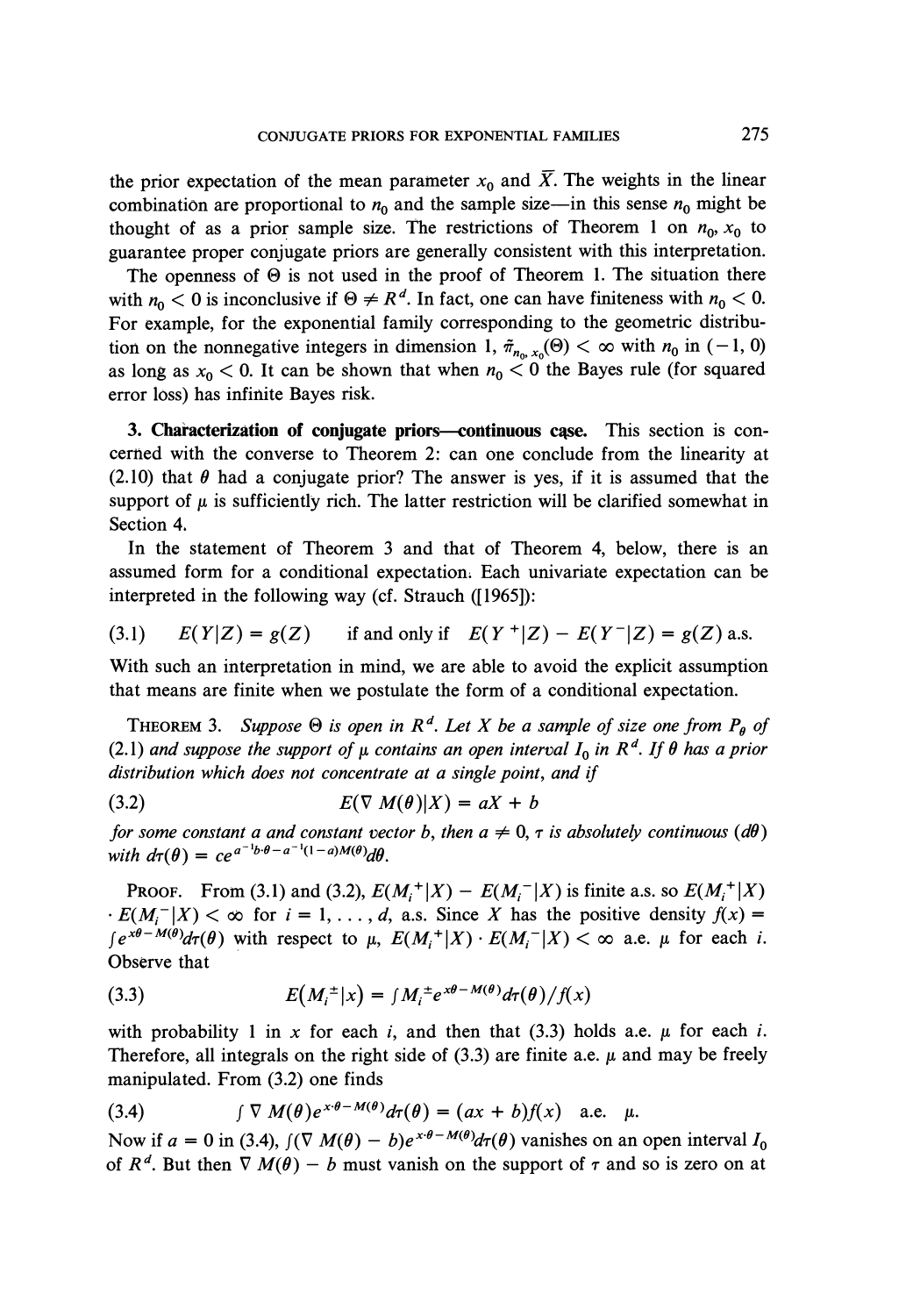least two points. Such a conclusion violates the strict convexity of *M* (from *(2.2)*  and below).

In (3.4) replace *x* by  $z = x + iy$  and observe that

$$
Q(z) = \int (\nabla M(\theta) - az - b)e^{z \cdot \theta - M(\theta)} d\tau(\theta)
$$

vanishes at least on Re  $z \in I_0$ . Then for a choice of  $x_0 = \text{Re } z_0 \in I_0$ ,  $Q(x_0 + iy)$ vanishes for all  $\nu$  and

(3.5) 
$$
\int \left( \frac{\nabla M(\theta) - a x_0 - b}{a} \right) e^{x_0 \theta + i y \cdot \theta - M(\theta)} d\tau(\theta) = i y \int e^{x_0 \theta + i y \cdot \theta - M(\theta)} d\tau(\theta).
$$

In (3.5), write  $m(\theta)' = (m_1(\theta), \ldots, m_d(\theta))' = (\nabla M(\theta) - ax_0 - b/a)$  and let  $dF(\theta) = e^{x_0 \cdot \theta - M(\theta)} d\tau(\theta)$ . Then one has

(3.6) 
$$
\int e^{iy \cdot \theta} m(\theta) dF(\theta) = iy \int e^{iy \cdot \theta} dF(\theta).
$$

The argument now proceeds from *(3.6)* along the lines of Lemma *6.1.1* of Kagan, Linnik and Rao *[1973].* 

Begin with the first equation from *(3.6).* Multiply both sides of the equation by the factor

$$
\left(\frac{1}{2\pi}\right)^d \prod_{k=1}^d \frac{1-e^{-ih_k y_k}}{iy_k} \cdot \frac{e^{-ia_k y_k}-e^{-i\beta_k y_k}}{iy_k},
$$

with  $\alpha_k < \beta_k$ ,  $k = 1, \ldots, d$ , and then integrate over  $-T \le y_k \le T$ ,  $k = 1, \ldots, d$ . On the right hand side one finds

$$
\int_{-T}^{T} \cdots \int_{-T}^{T} \left(\frac{1}{2\pi}\right)^{d} \prod_{k=1}^{d} \left(\frac{1-e^{-ih_{k}y_{k}}}{iy_{k}}\right)
$$
\n
$$
\cdot \left(e^{-i\alpha_{1}y_{1}}-e^{-i\beta_{1}y_{1}}\right) \prod_{k=2}^{d} \int_{\alpha_{k}}^{\beta_{k}} e^{-iy_{k}u_{k}} du_{k} \int e^{iy\cdot\theta} dF(\theta)
$$
\n
$$
= \int_{\alpha_{2}}^{\beta_{2}} \cdots \int_{\alpha_{d}}^{\beta_{d}} du_{1}, \ldots, du_{d} \int dF(\theta) \int_{-T}^{T} \cdots \int_{-T}^{T} \left(\frac{1}{2\pi}\right)^{d} \prod_{k=2}^{d}
$$
\n(3.7)\n
$$
\left(\frac{1-e^{-ih_{k}y_{k}}}{iy_{k}} e^{i-y_{k}(u_{k}-\theta_{k})}\right)
$$
\n
$$
\times \left(\frac{e^{-i\alpha_{1}y_{1}}-e^{-i(\alpha_{1}+h_{1})y_{1}}}{iy_{1}}- \frac{e^{-i\beta_{1}y_{1}}-e^{-i(\beta_{1}+h_{1})y_{1}}}{iy_{1}}\right) dy_{1}, \ldots, dy_{d}
$$
\n
$$
\to \int_{\alpha_{2}}^{\beta_{2}} \cdots \int_{\alpha_{d}}^{\beta_{d}} \left\{F\left[\left(\alpha_{1}, u_{2}, \ldots, u_{d}\right), \left(\alpha_{1}+h_{1}, u_{2}+h_{2}, \ldots, u_{d}+h_{d}\right)\right] - F\left[\left(\beta_{1}, u_{2}, \ldots, u_{d}\right), \left(\beta_{1}+h_{1}, u_{2}+h_{2}, \ldots, u_{d}+h_{d}\right)\right] \right\} du_{2}, \ldots, du_{d}
$$

as  $T \to \infty$ , where  $F[(\alpha, \beta)]$  denotes the *F* measure of the *d*-dimensional interval  $(\alpha, \beta)$ . Proceeding in the same way with the left hand side of (3.6), one has

$$
(3.8) \qquad \int_{-T}^{T} \cdots \int_{-T}^{T} \left(\frac{1}{2\pi}\right)^{d} \prod_{k=1}^{d} \left(\frac{1-e^{-ih_{k}y_{k}}}{iy_{k}}\right) \prod_{h=1}^{d} \int_{\alpha_{k}}^{\beta_{k}e^{-iu_{k}y_{k}}} du_{k} \int e^{-y\cdot\theta}m_{1}(\theta) dF(\theta)
$$

$$
\rightarrow \int_{\alpha_{1}}^{\beta_{1}} \cdots \int_{\alpha_{d}}^{\beta_{d}} F^{(1)} \left[ (u_{1}, \ldots, u_{d}), (u_{1} + h_{1}, \ldots, u_{d} + h_{d}) \right] du_{1}, \ldots, du_{d}
$$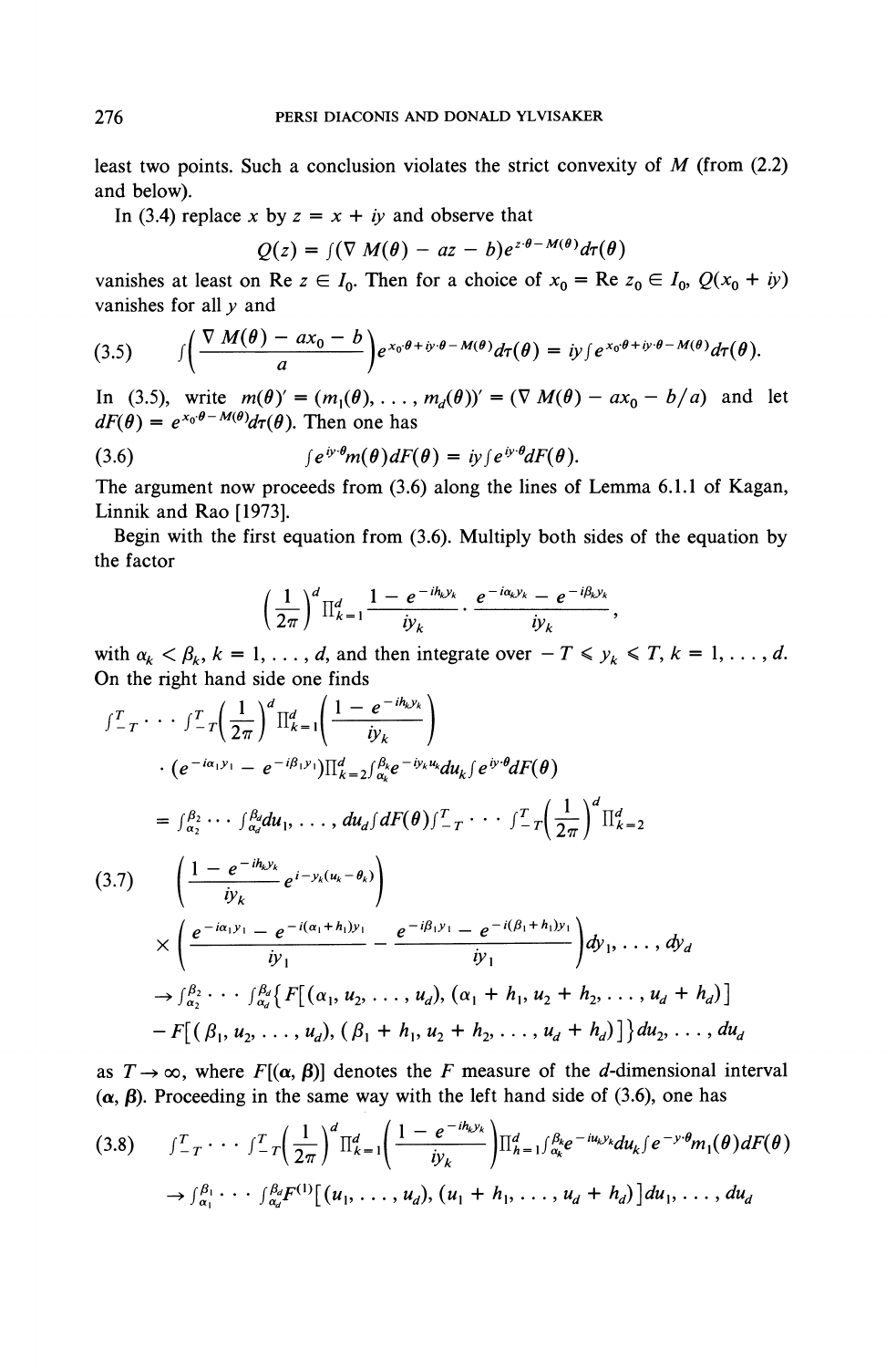where  $dF^{(1)}(\theta) = m_1(\theta) dF(\theta)$ . In (3.7) and (3.8) let  $h_k \to -\infty$ ,  $k = 1, \ldots, d$ , to obtain

$$
(3.9) \qquad \int_{\alpha_2}^{\beta_2} \cdots \int_{\alpha_d}^{\beta_d} \left[ F(\alpha_1, u_2, \ldots, u_d) - F(\beta_1, u_2, \ldots, u_d) \right] du_2, \ldots, du_d
$$

$$
= \int_{\alpha_1}^{\beta_1} \cdots \int_{\alpha_d}^{\beta_d} F^{(1)}(u_1, \ldots, u_d) du_1, \ldots, du_d
$$

for all  $\alpha$ ,  $\beta$ . Now for fixed  $\alpha_1$ ,  $\beta_1$  it follows from (3.9) that

(3.10) 
$$
F(\alpha_1, u_2, \ldots, u_d) - F(\beta_1, u_2, \ldots, u_d) = \int_{\alpha_1}^{\beta_1} F^{(1)}(u_1, \ldots, u_d) du_1
$$

for almost all  $u_1, \ldots, u_d$ . Hence (3.10) holds simultaneously for all rational  $(\alpha_1, \beta_1)$ except possibly for a set N of  $(u_2, \ldots, u_d)$  of Lebesgue measure 0. Then aside from N,  $F(u_1, \ldots, u_d)$  must be absolutely continuous in  $u_1$ . It will be argued that this conclusion holds for all  $u_2, \ldots, u_d$ , i.e., that  $N = \emptyset$ .

Note first that since F is nondecreasing, continuous in  $u_1$  for almost all  $u_1, \ldots, u_d$ , it is, in fact, a continuous function of all d variables. Hence for each fixed  $\alpha_1$ ,  $\beta_1$ , the left side of (3.10) is continuous in  $u_2, \ldots, u_d$ . But the right side of (3.10) is

$$
\int_{-\infty}^{u_2} \cdots \int_{-\infty}^{u_d} \int_{\alpha_1}^{\beta_1} \int_{-\infty}^{u_1} m_1(\theta) dF(\theta)
$$

and so must also be continuous in  $u_1, \ldots, u_d$  since F is continuous. Finally then, (3.10) holds for all  $u_2, \ldots, u_d$  and, again from continuity, simultaneously for all  $\alpha_1$ ,  $\beta_{1}$ .

Given that  $F(u_1, \ldots, u_d)$  is absolutely continuous in  $u_1$  for every  $u_2, \ldots, u_d$ , Fubini's theorem insures that  $F$  is absolutely continuous with respect to  $d$ -dimensional Lebesgue measure and, from (3.10),  $\partial F/\partial u_1 = - F^{(1)}(u_1, \ldots, u_d)$ . From the remaining equations at (3.6) get the full relation:

(3.11) 
$$
\frac{\partial F}{\partial u_r} = -F^{(r)}(u_1, \ldots, u_d) = -\int_{-\infty}^{u_1} \cdots \int_{-\infty}^{u_d} m_r(\theta) dF(\theta),
$$

$$
r = 1, \ldots, d.
$$

Write  $dF(\theta) = f(\theta)d\theta = (\partial^d / \Pi \partial \theta_i)F(\theta_1,\ldots,\theta_d)d\theta$  and use (3.11) to see that  $\partial F/\partial u_r$  is also absolutely continuous with

$$
\frac{\partial^d}{\partial u_i} \frac{\partial F}{\partial u_r} = \frac{\partial f}{\partial u_r} = -m_r f, \qquad r = 1, \ldots, d.
$$

Now  $m = a^{-1}(\nabla m - ax_0 - b)$  so

(3.12) 
$$
\nabla f = (ba^{-1} + x_0 - a^{-1} \nabla M)f
$$

from which it follows that  $f = c \exp(ba^{-1} \cdot \theta + x_0 \cdot \theta - a^{-1}M(\theta))$ . Recall that  $dF(\theta) = e^{x_0 \theta - M(\theta)} d\tau(\theta)$  and so find  $d\tau(\theta) = c \exp(a^{-1}b \cdot \theta - ((1 - a)/a)M(\theta)),$ the desired conclusion.

**REMARK.** It is not generally possible to ask that (1.1) hold with  $a = A$ , a matrix, *<sup>A</sup>*not proportional to I. Here is a brief look at the situation for the present exponential family setting. Begin with the statement of Theorem 3 but with a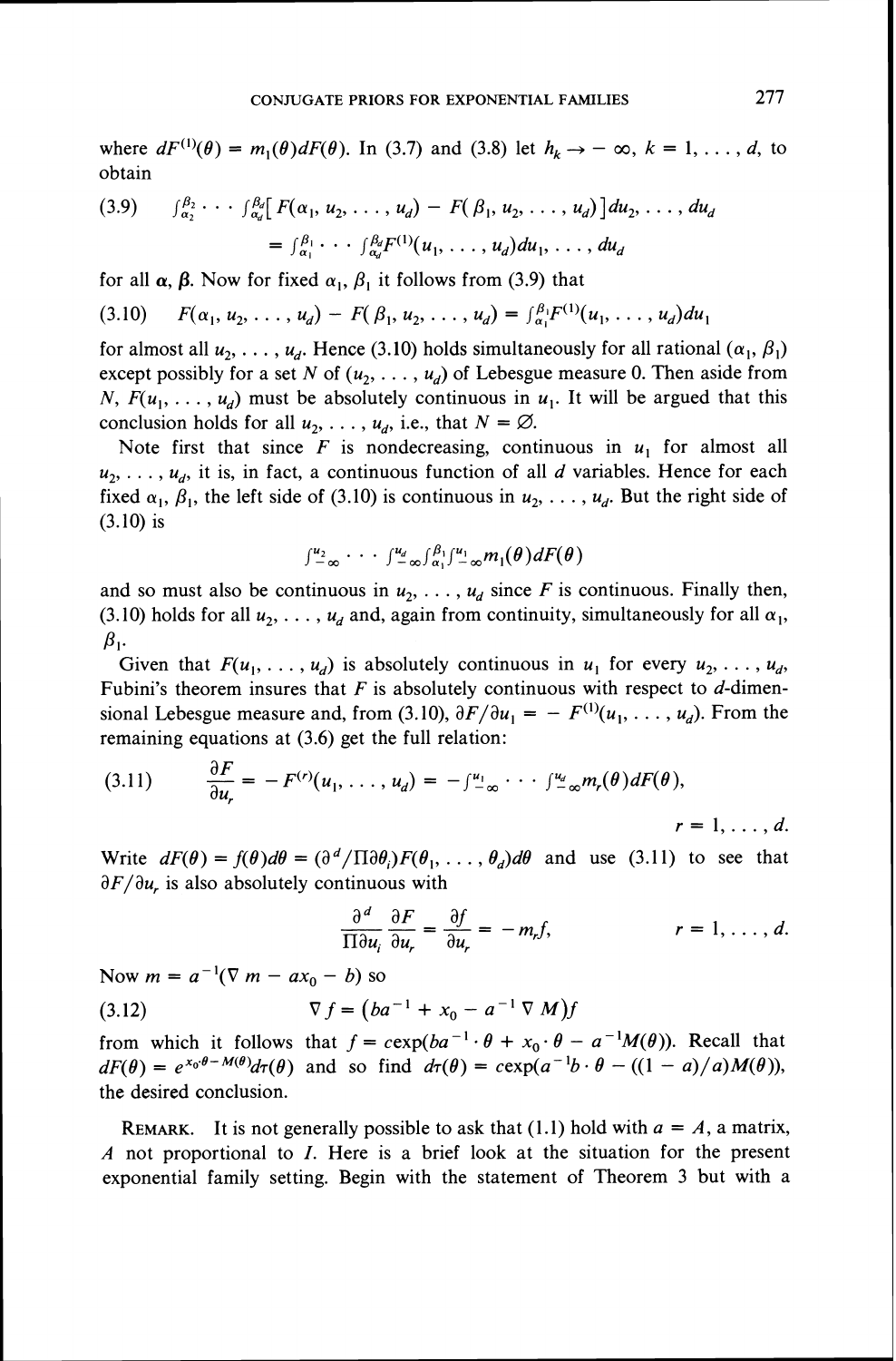matrix A and a prior measure  $\tau$  not supported on a  $(d - 1)$ -dimensional hyperplane. Proceed through the proof of Theorem 3 to (3.4). At this point one can argue that  $|A| \neq 0$  since, if it were, there would be some vector  $\xi$  with  $\xi \cdot (\nabla M(\theta) - b)$  $= 0$  on the support of  $\tau$ , a contradiction. Continue through the proof to the conclusion

(3.13) 
$$
\nabla f = -A^{-1}(\nabla M - Ax_0 - b)f
$$

where f is the density of the measure  $e^{x_0\theta - M(\theta)}d\tau(\theta)$ . Now it is not generally true that  $(3.13)$  has a solution f, but then  $(3.2)$  could not have applied. For an example, take *A* to be a diagonal matrix with entries along the diagonal all distinct. It can be easily argued that (3.13) can be solved for such an A only if  $M(\theta)$  has the special form  $\sum_{i=1}^{d} \mu_i(\theta_i)$ . Other types of matrices lead to similar, though less agreeable, conditions on M. When (3.13) does allow a solution, the prior measures  $\tau$  which result are what Jewel1 [1974b] (in the context of the multivariate normal distribution) refers to as enriched priors.

**4. Characterization of conjugate priors--discrete case.** The converse of Theorem 2 is less complete when the support of  $\mu$  does not contain an interval. Consider for instance the problem of estimating a binomial parameter  $p$  from a sample of size  $n$ . If  $\pi$  is a prior measure of the Borel sets of [0, 1], the conditions of posterior linearity become:

(4.1) 
$$
\int_0^1 p^{k+1} (1-p)^{n-k} d\pi(p) = (ak+b) \int_0^1 p^k (1-p)^{n-k} d\pi(p)
$$
  
for  $k = 0, 1, 2, ..., n$ .

These are merely restrictions on the first  $n + 1$  moments of the measure  $\pi$  and any  $\pi$  which has the same first  $n + 1$  moments as a beta measure will satisfy (4.1). In this section we give theorems characterizing the conjugate priors of all commonly occurring exponential families on the nonnegative integers. Theorem 4 specializes to a characterization of the beta distribution as the unique family allowing linear posterior expectation for negative binomial random variables for example. The case of Poisson variables is not covered by Theorem 4, but this has already been treated by Johnson [1957, 19671. Theorem 5 then deals with the assumptions needed to characterize the binomial distribution.

Suppose X is a sample of size 1 from  $P_{\theta}$  of (2.1) and let the support of  $\mu$  be the nonnegative integers. For this setting,  $\Theta$  is always an interval which is unbounded to the left. Our regularity assumption would have  $\Theta$  be an open interval, and for Theorem 4 it will be assumed that  $\Theta = (-\infty, \theta_0)$  with  $\theta_0 < \infty$ , i.e., that  $\mu$  does not have a moment generating function on all of R. Under this setup, we have

THEOREM 4. Suppose  $\theta$  has a prior distribution  $\tau$  on  $\Theta = (-\infty, \theta_0)$  with  $\theta_0 < \infty$ , and assume  $\tau$  is not concentrated on a single point. If

(4.2) 
$$
E(M'(\theta)|X = x) = ax + b
$$
 for  $x = 0, 1, \dots$ ,

then  $a > 0$ ,  $\tau$  is absolutely continuous with respect to Lebesgue measure, and  $d\tau(\theta) =$ <br> $ce^{a^{-1}b\theta - a^{-1}(1-a)M(\theta)}d\theta$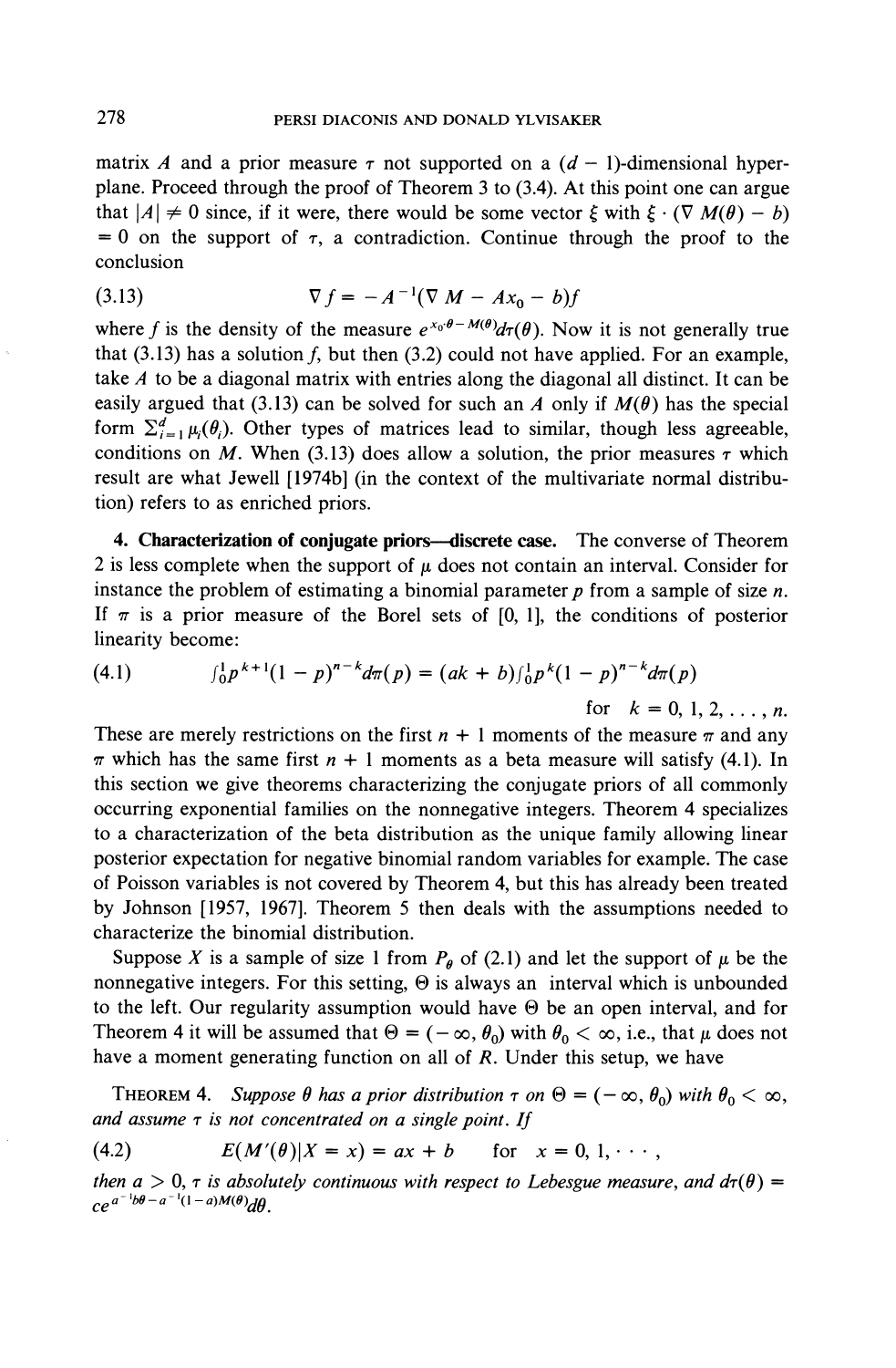PROOF. One may proceed as in the proof of Theorem *3* to the equation *(3.4).* If *a* were zero, *(3.4)* would give

(4.3) 
$$
\int_{-\infty}^{\theta_0} (M'(\theta) - b) e^{x\theta - M(\theta)} d\tau(\theta) = 0, \qquad x = 0, 1, \cdots.
$$

Make the change of variables  $t = e^{\theta}$  in (4.3) and so produce a signed measure on  $[0, e^{\theta_0}]$  having all moments zero. This signed measure must in fact be the zero measure, since the moment problem is determined on a compact interval. This implies  $M'(\theta) - b$  is zero on the support of  $\tau$ , a contradiction. So  $a \neq 0$  and (4.2) can be written as

(4.4) 
$$
\int_{-\infty}^{\theta_0} e^{x\theta} (M'(\theta) - b) e^{-M(\theta)} d\tau(\theta) = a x \int_{-\infty}^{\theta_0} e^{x\theta} e^{-M(\theta)} d\tau(\theta),
$$
  
  $x = 0, 1, \cdots.$ 

Transform the left side of *(4.4)* as follows:

(4.5)  
\n
$$
\int_{-\infty}^{\theta_0} \left[ \int_{-\infty}^{\theta} x e^{xy} dy \right] (M'(\theta) - b) e^{-M(\theta)} d\tau(\theta)
$$
\n
$$
= \int_{-\infty}^{\theta_0} x e^{xy} \left[ \int_{y}^{\theta_0} (M'(\theta) - b) e^{-M(\theta)} d\tau(\theta) \right] dy
$$
\n
$$
= - \int_{-\infty}^{\theta_0} x e^{x\theta} \left[ \int_{-\infty}^{\theta} (M'(y) - b) e^{-M(y)} d\tau(y) \right] d\theta.
$$

In *(4.5)* the interchange of integrations can be easily justified and *(4.4)* has been invoked with  $x = 0$  to produce the final equality. Replacing the left side of (4.4) by the right side of *(4.5)* one has

$$
(4.6) \quad \int_{-\infty}^{\theta_0} e^{x\theta} \left[ -\int_{-\infty}^{\theta} (M'(y) - b)e^{-M(y)} d\tau(y) \right] d\theta = a \int_{-\infty}^{\theta_0} e^{x\theta} e^{-M(\theta)} d\tau(\theta)
$$
  
for  $x = 1, 2, \cdots$ .

Make again the change of variable  $t = e^{\theta}$  in (4.6) to produce a signed measure on  $[0, e^{\theta_0}]$  all of whose moments are zero except possibly the zeroth. Such a signed measure must concentrate on the origin and, in the present circumstance, puts no weight there. But then

$$
(4.7) \t ae^{-M(\theta)}d\tau(\theta)=-\left[\int_{-\infty}^{\theta}(M'(y)-b)e^{-M(y)}d\tau(y)\right]d\theta.
$$

From *(4.7),*r is absolutely continuous with a density *f* which satisfies the differential equation

(4.8) 
$$
af'(\theta) - aM'(\theta)f(\theta) = -(M'(\theta) - b)f(\theta).
$$

The conclusion follows easily from *(4.8).* 

As the discussion at the beginning of the section indicates, a different formulation is required if the beta distribution is to be characterized for binomial observations. This is accomplished in Theorem *5.* For simplicity, *in* the statement and proof of this theorem we use the notation of the mean parameter as opposed to the natural parameter.

THEOREM*5. Let* r *be a prior distribution for p on the Borel sets of* [0, 11 *and assume*  $\tau$  *does not concentrate on a single point. If for each n* = 1, 2, ..., *there are*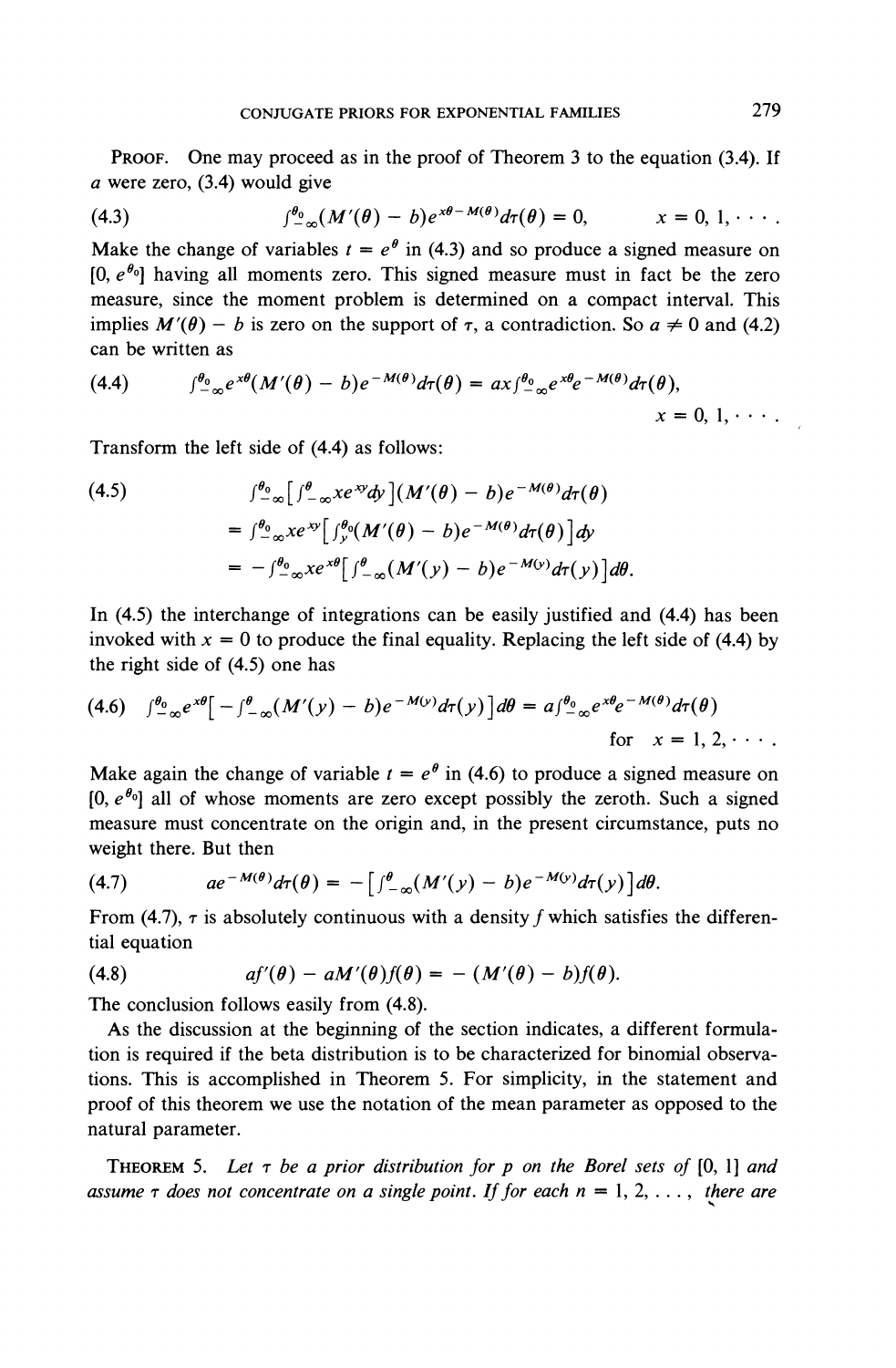numbers  $a_n$  and  $b_n$  for which

(4.9) 
$$
\int_0^1 p^{k+1} (1-p)^{n-k} d\tau(p) = (a_n k + b_n) \int_0^1 p^k (1-p)^{n-k} d\tau(p)
$$

for  $k = 0, 1, ..., n$ , then

(4.10) 
$$
a_n = \frac{a}{1 + a(n-1)}, \qquad b_n = \frac{b}{1 + a(n-1)}
$$

with  $a > 0$ ,  $b > 0$ ,  $a + b < 1$  and  $\tau$  is a beta distribution.

PROOF. Ericson's [I9691 result, in conjunction with the linearity of (4.9), implies that

$$
E(p|S_n = k) = \frac{k \operatorname{Var}(p) + E(p)E(p(1 - p))}{n \operatorname{Var}(p) + E(p(1 - p))}.
$$

This yields (4.10) with  $a = (\text{Var}(p)/E(pE(1-p)))$  and  $b = (E(p(1-p))/E(1-p))$ p)). Take  $n = 1$  in (4.9) and sum over  $k = 0, 1$  to obtain  $\int pd\tau(p) = b + a \int pd\tau(p)$ , so  $\int pd\tau(p) = (b/(1-a))$ . Now take  $k = n$  in (4.9) to write

(4.11) 
$$
\int_0^1 p^{n+1} d\tau(p) = \frac{an + b}{1 + a(n-1)} \int_0^1 p^n d\tau(p)
$$

$$
= \cdots = \left\{ \prod_{j=1}^n \frac{aj + b}{1 + a(j-1)} \right\} \frac{b}{1 - a}.
$$

In this way it is clear that all moments of  $\tau$  are determined by a and b, hence  $\tau$  is also. Moreover, (4.9) can be achieved by using the beta density with  $\alpha = b/a$  and  $\beta = (1 - (a + b)/a).$ 

The proof of Theorem 5 generalizes in a straightforward way to yield a characterization of the Dirichlet family as the unique family allowing linear posterior expectation for multinomial observations.

Acknowledgment. We thank Bradley Efron, Joseph Keller, Carl Morris and David Siegmund for helpful remarks as this work progressed.

## **REFERENCES**

BARNDOREF-NIELSEN, 0. (1970). *Exponential Families-Exact Theory.* Various Publication Series No. 19. Aarhus Universitet, Aarhus.

- COHEN, A. (1966). All admissible linear estimates of the mean vector. *Ann. Math. Statist.* **37** 458-463.
- EFRON, B. and MORRIS, C. (1973). Stein's estimation rule and its competetitors-an empirical Bayes approach. *J. Amer. Statist. Assoc. 68* 117-130.
- ERICSON, W. A. (1969). A note on the posterior mean of a population mean. J. *Roy. Statist. Soc. Series*  **B 31** 332-334.

ERICSON,W. A. (1970). On the posterior mean and variance of a population mean. *J. Amer. Statist. Assoc. 65* 649-652.

- GOLDSTEIN, M. (1975). Uniqueness relations for linear posterior expectations. *J. Roy. Statist. Soc. Ser B*  **37** 402-405.
- **HARTIGAN,** J. A. (1969) Linear Bayesian methods. *J. Roy. Statist. Soc. Series B* **31** 446-454.
- JEWELL,**W.** S. (1974a). Credible means are exact Bayesian for exponential families. *Astin BUN.***8** 77-90.
- JEWELL,W. S. (1974b). Exact multidimensional credibility. *Mitt. der Verein. Schweiz. Versich.-Math.* **74**  193-214.